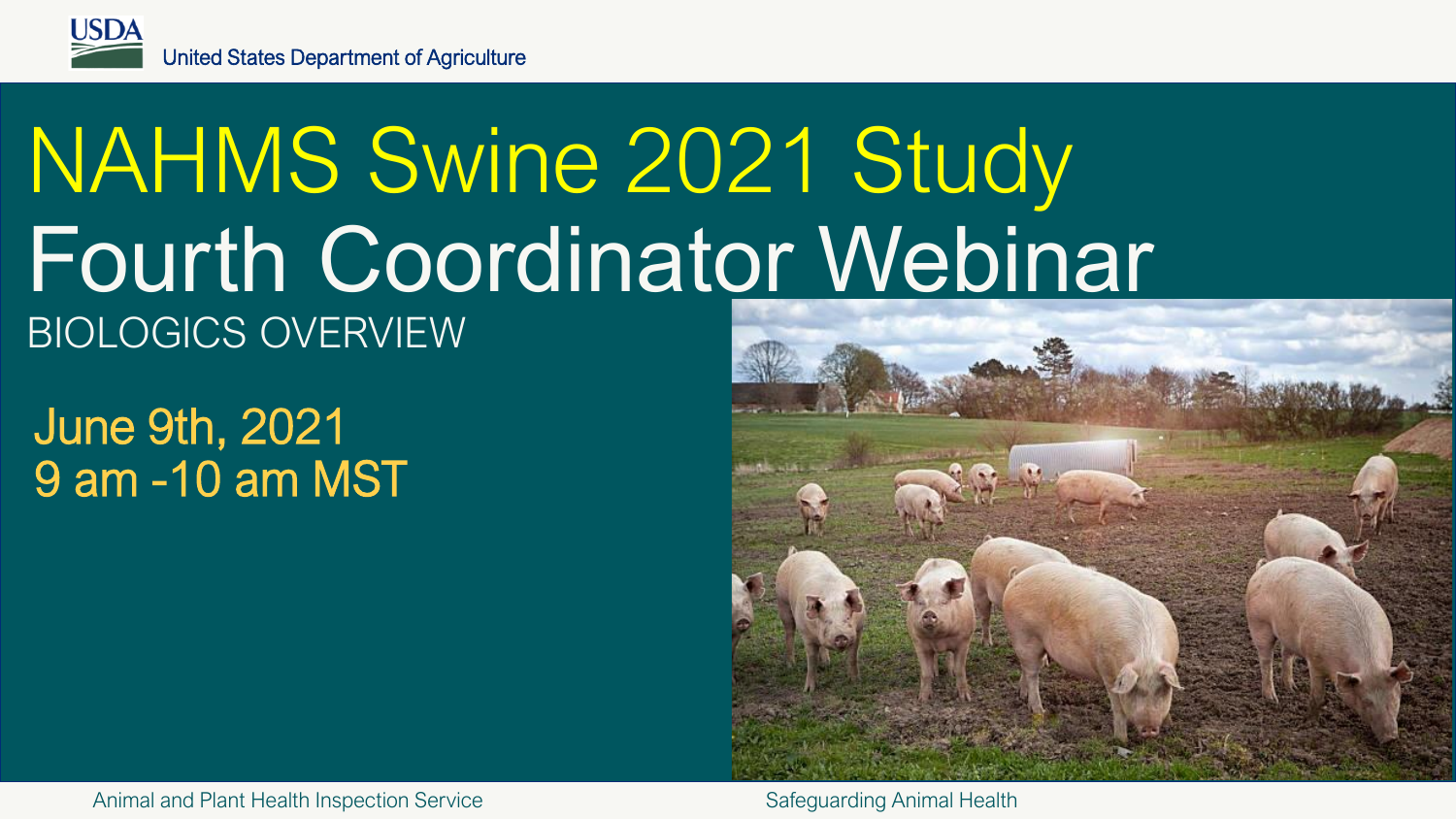

Welcome -





4 Other<br>4 Questions or **Thoughts**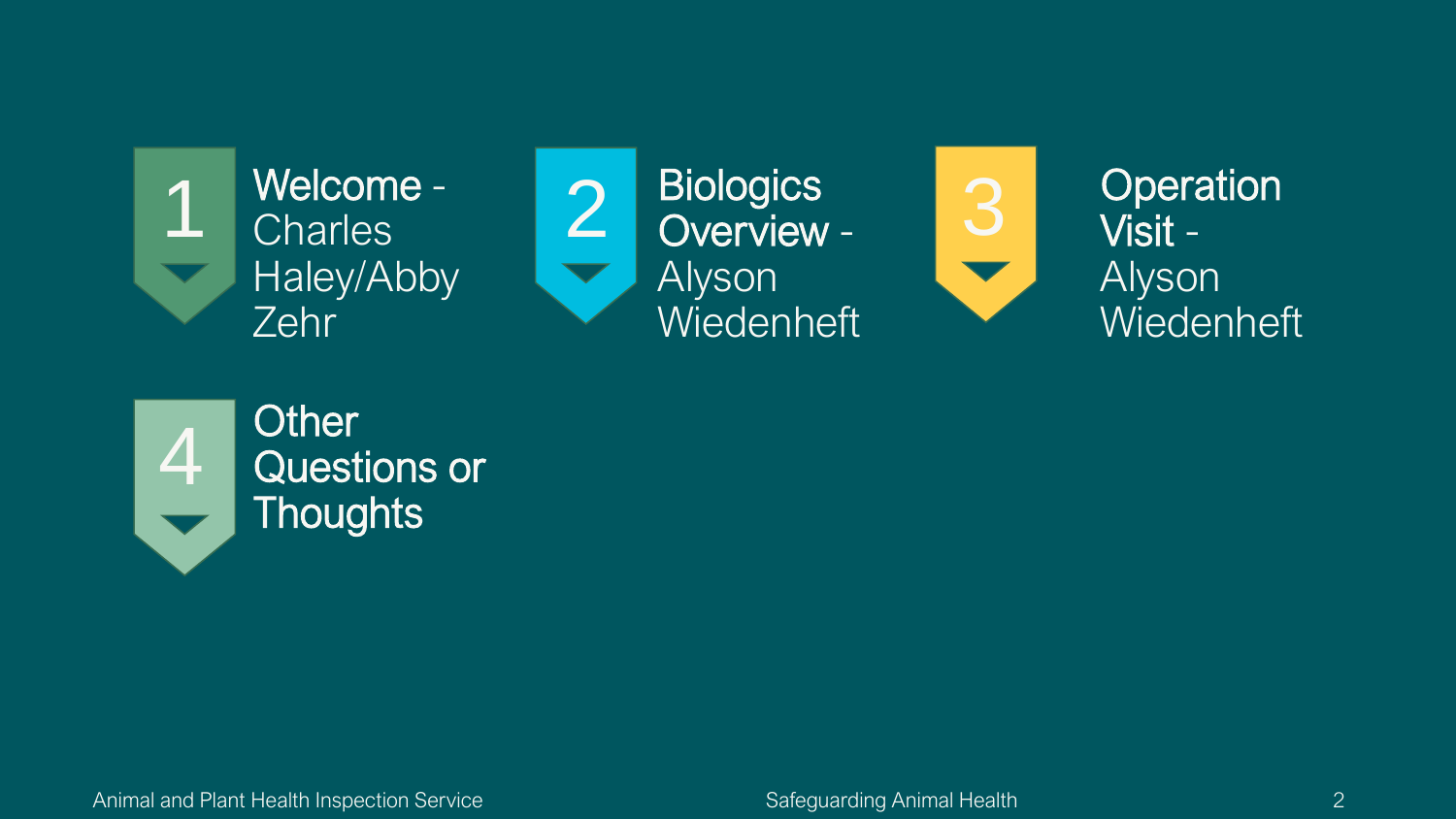



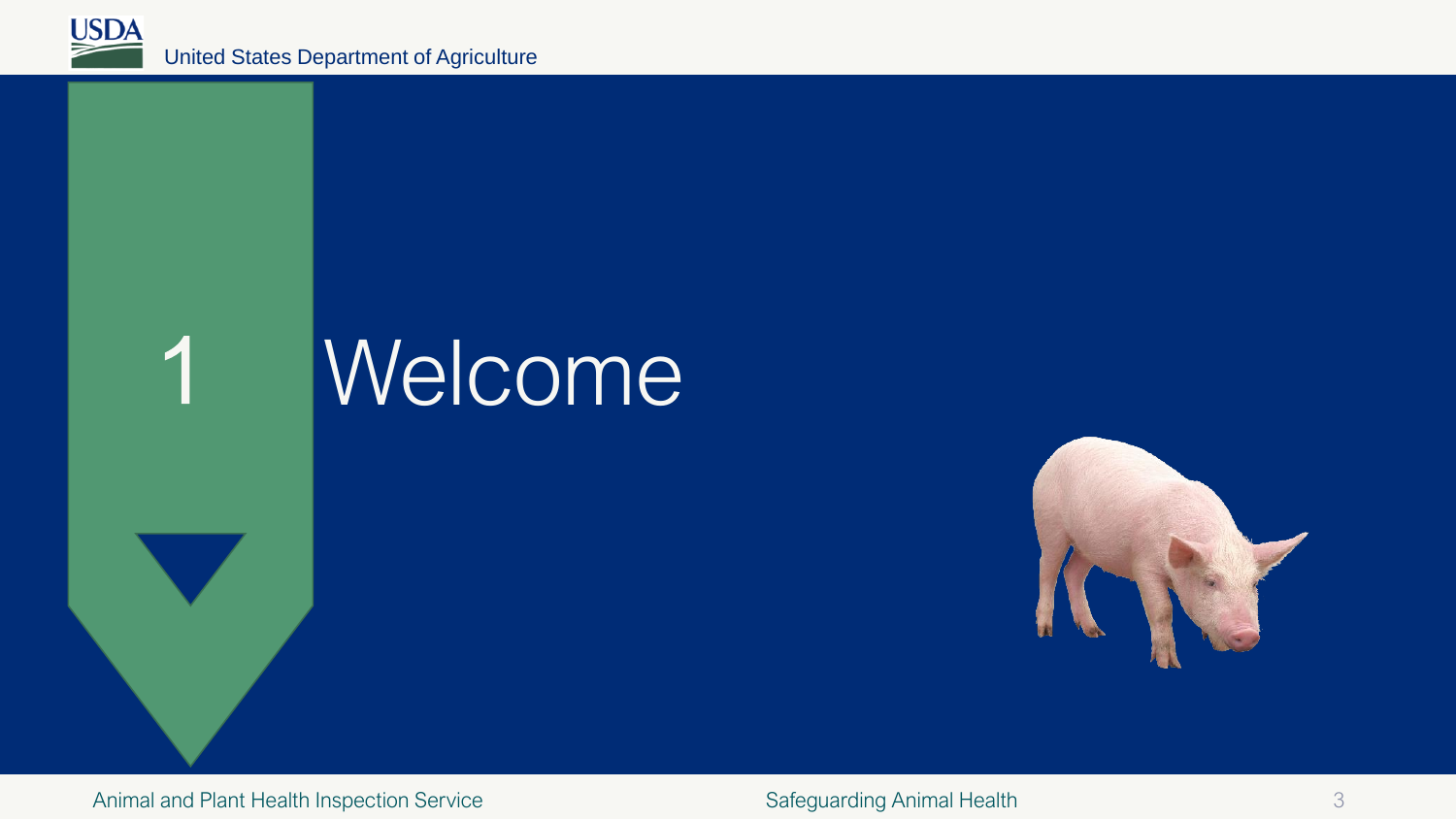

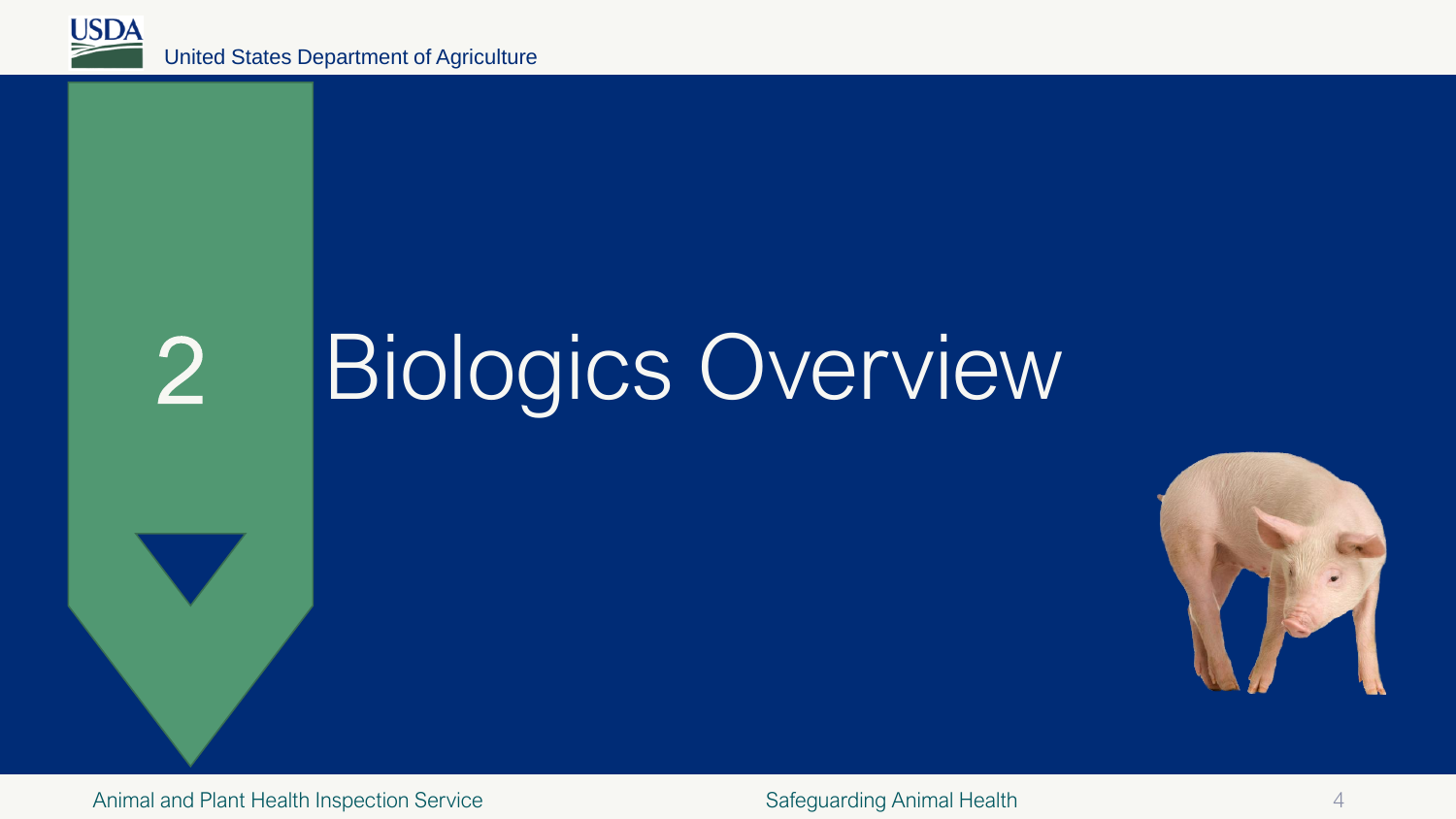

### General Components of Biologics

- Enteric Microbe Testing
- Oral Fluid Testing

### Collection and Shipping Schedule

- Collection & Shipping Days
- Blackout Days

### Biologic Kits and Paperwork

- Coordinator Kit Shipments
- Farm ID vs NAHMS ID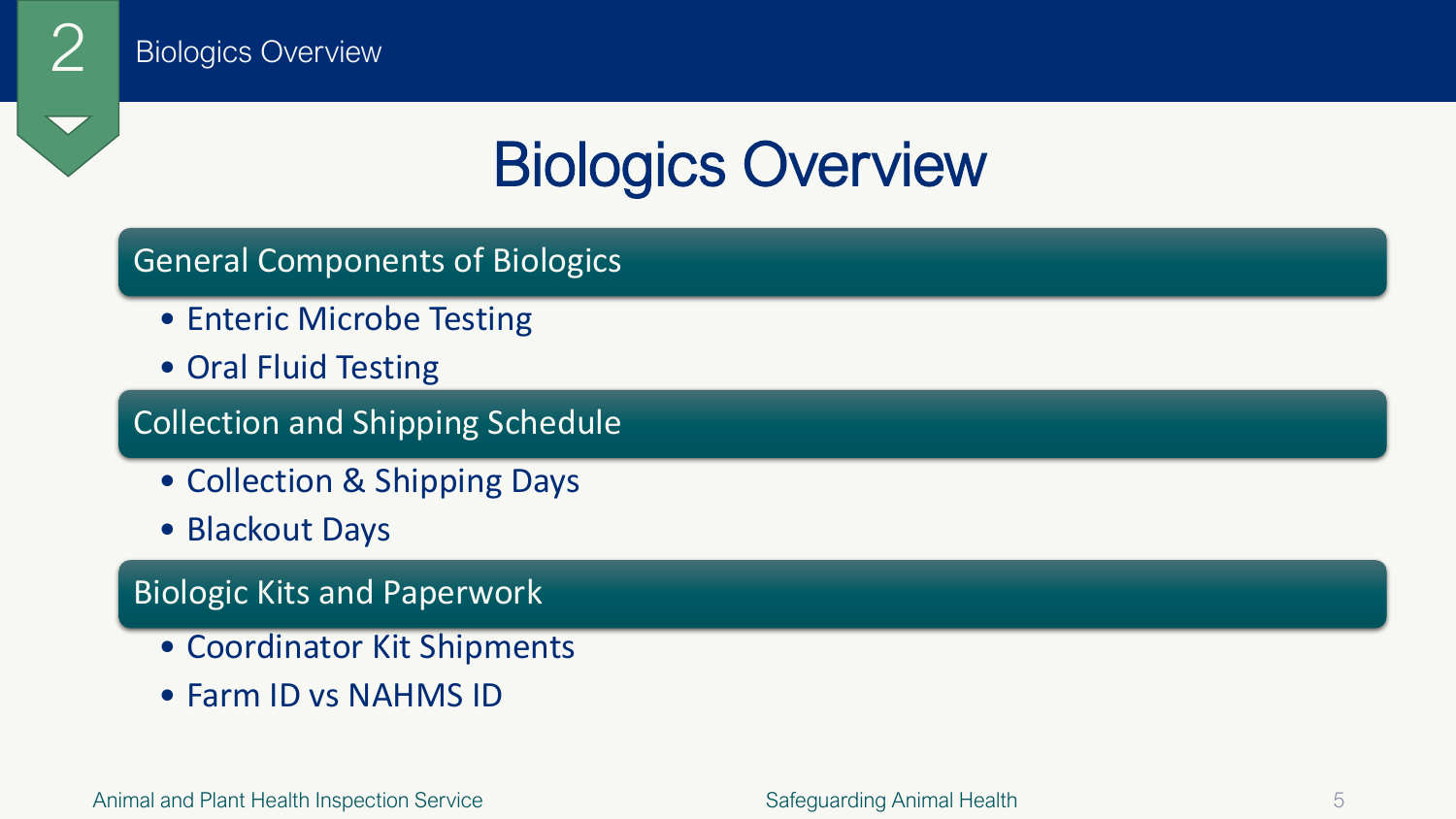$\blacktriangledown$ 

2 Biologics Overview

## General Components of Biologics

| Enteric<br>Microbe<br><b>Testing at</b><br><b>NCSU</b> | Campylobacter and Enterococcus isolates speciated and<br>antimicrobial susceptibly testing (AST).<br>Salmonella isolates serogrouped/serotyped and AST. |
|--------------------------------------------------------|---------------------------------------------------------------------------------------------------------------------------------------------------------|
|                                                        | E. coli isolates AST and tested for Shiga toxin (STEC). Positive STEC<br>isolates genotyped. STEC results not returned to the producer.                 |
| <b>Oral Fluids</b><br><b>Testing at ISU</b>            | Senecavirus A - SVA (Seneca Valley virus)<br>Aliquots stored for future research                                                                        |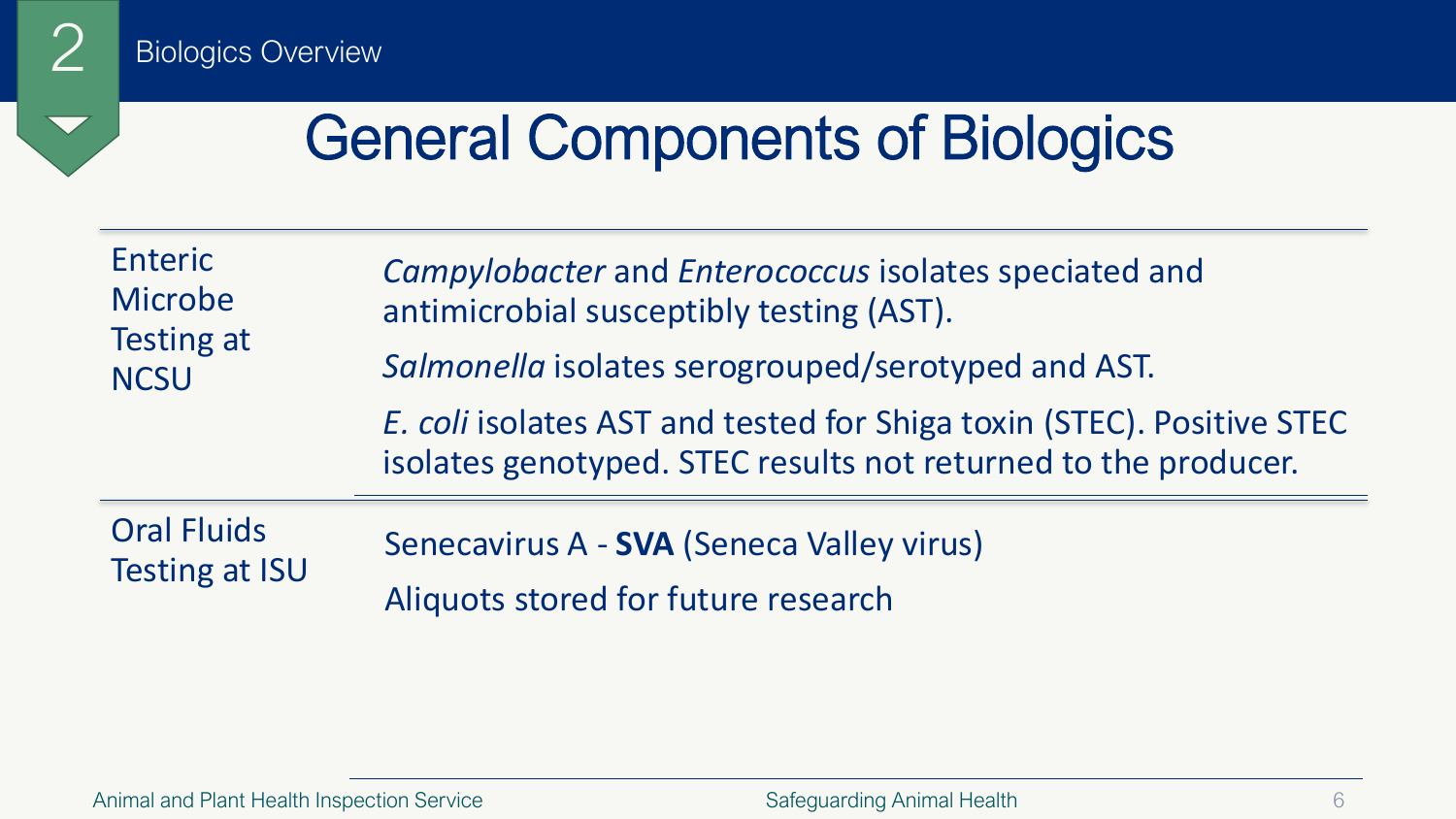

## General Components of Biologics

### Enteric Microbe Testing

| Sample<br>Collection | 30 samples from up to 6 pens (5 samples/pen) containing pigs 20 weeks and over                        |
|----------------------|-------------------------------------------------------------------------------------------------------|
| 2 Producer           | 1. Presence of Salmonella, E. coli, Enterococcus, and Campylobacter.                                  |
| Reports              | 2. -Salmonella isolate serotypes, and Enterococcus and Campylobacter isolates speciated<br><b>AND</b> |
|                      | -Antimicrobial Resistance among Salmonella, Enterococcus, Campylobacter and E. coli                   |

Animal and Plant Health Inspection Service Safeguarding Animal Health 7 Safeguarding Animal Health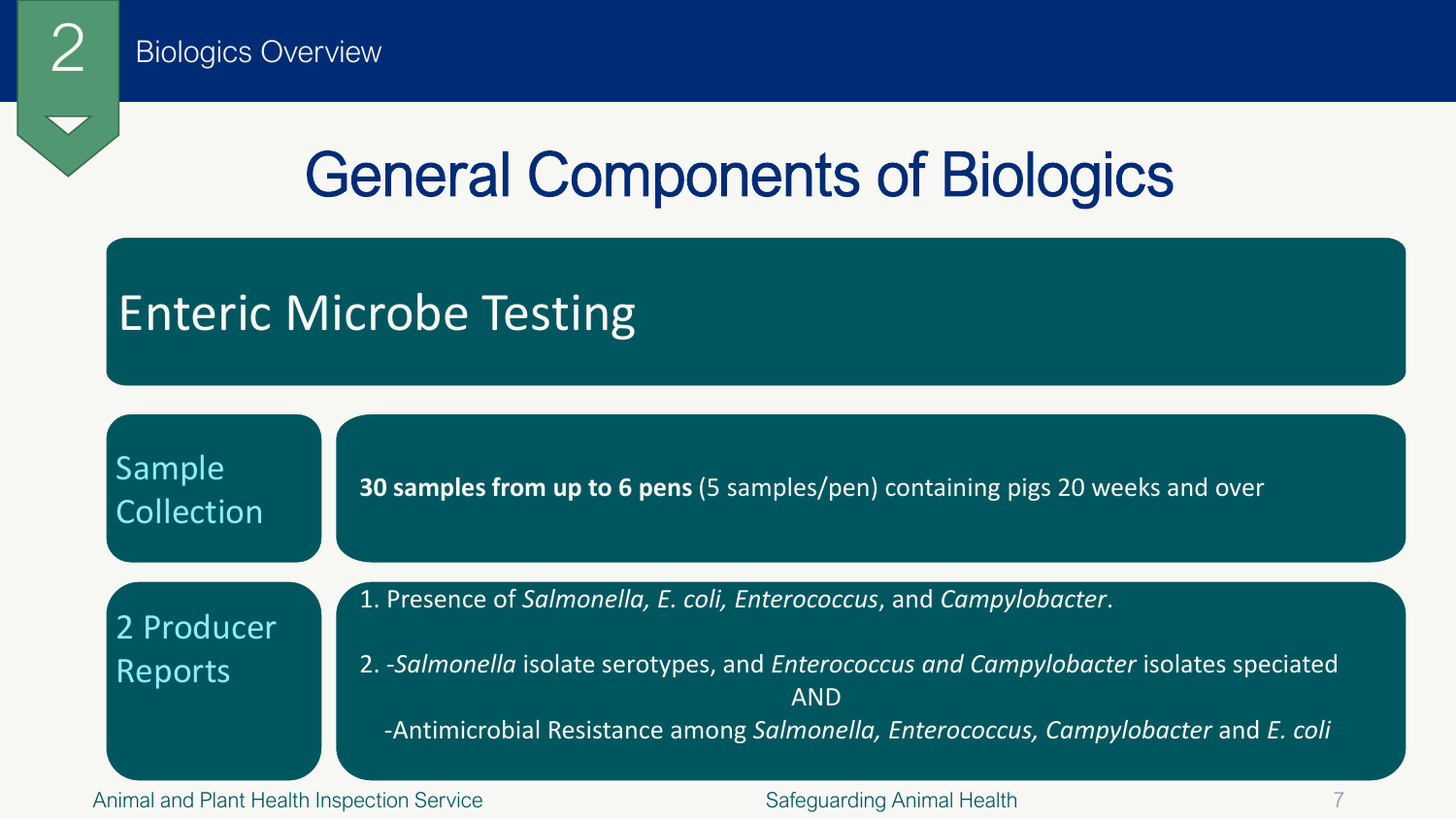

## General Components of Biologics

### Oral Fluids Testing

Collect 8 samples from 8 pens from pigs 20 weeks and older

Producer Report

Sample

Collection

The presence ("Positive") or absence ("Negative") of the Seneca Valley virus in the samples are reported for each rope sample

Animal and Plant Health Inspection Service 8 and Safeguarding Animal Health 8 and Plant Health 8 and Plant Health 8 and 9 and 9 and 9 and 9 and 9 and 9 and 9 and 9 and 9 and 9 and 9 and 9 and 9 and 9 and 9 and 9 and 9 and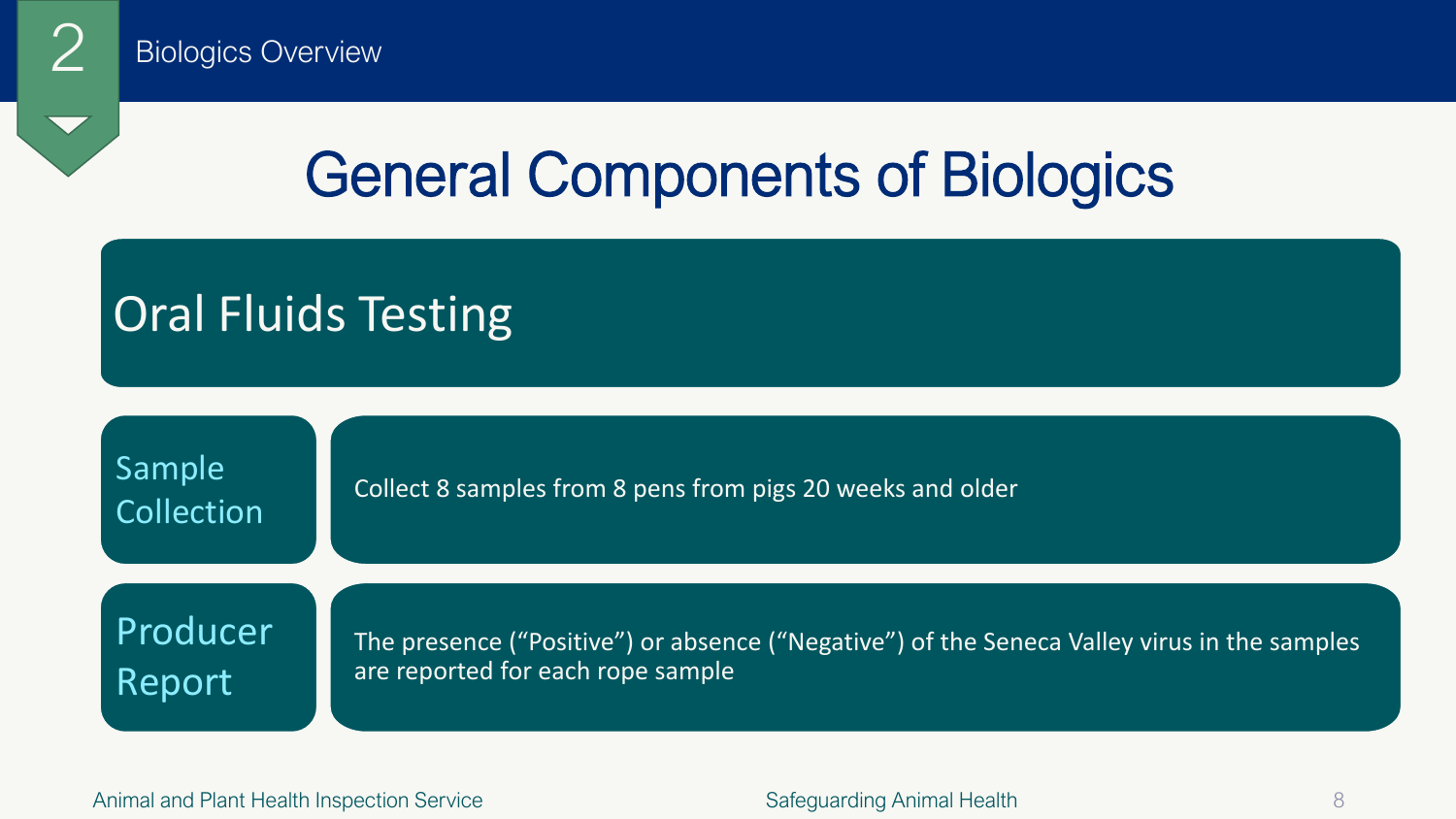## Collection and Shipping

Collection & shipping days

| <b>Samples</b> | <b>Sunday</b> | <b>Monday</b> | Tuesday | <b>Wednesday</b> | <b>Thursday</b> | Friday      | <b>Saturday</b> |
|----------------|---------------|---------------|---------|------------------|-----------------|-------------|-----------------|
| <b>Fecal</b>   | $Collect*$    | Collect       | Collect | $Collect**$      |                 |             |                 |
|                | Ship          | Ship          | Ship    | Ship             |                 |             |                 |
| Oral           | $Collect*$    | Collect       | Collect | Collect          | Collect         | $Collect**$ |                 |
| <b>Fluids</b>  | Ship          | Ship          | Ship    | Ship             | Ship            | Ship        |                 |

\*Samples collected on Sunday can be shipped on Sunday if shipping is available. If Sunday shipping is not an option, then samples must be kept refrigerated until they can be shipped on the following Monday. Samples must be shipped within 24 hours of collection.

\*\*Samples collected on this day must be shipped on the **same day**.

### Blackout Days

| <b>BLACKOUT SHIPPING DATES</b> | <b>OBSERVED HOLIDAY</b>                  |
|--------------------------------|------------------------------------------|
| September 5                    | Labor Day $(9/6/21)$                     |
| October 10                     | Columbus Day $(10/11/21)$                |
| November 10                    | Veteran's Day $(11/11/21)$               |
| November 21-27                 | Thanksgiving $(11/25/21)$                |
| December 19-January 1          | Christmas (12/25/21)/New Year's (1/1/22) |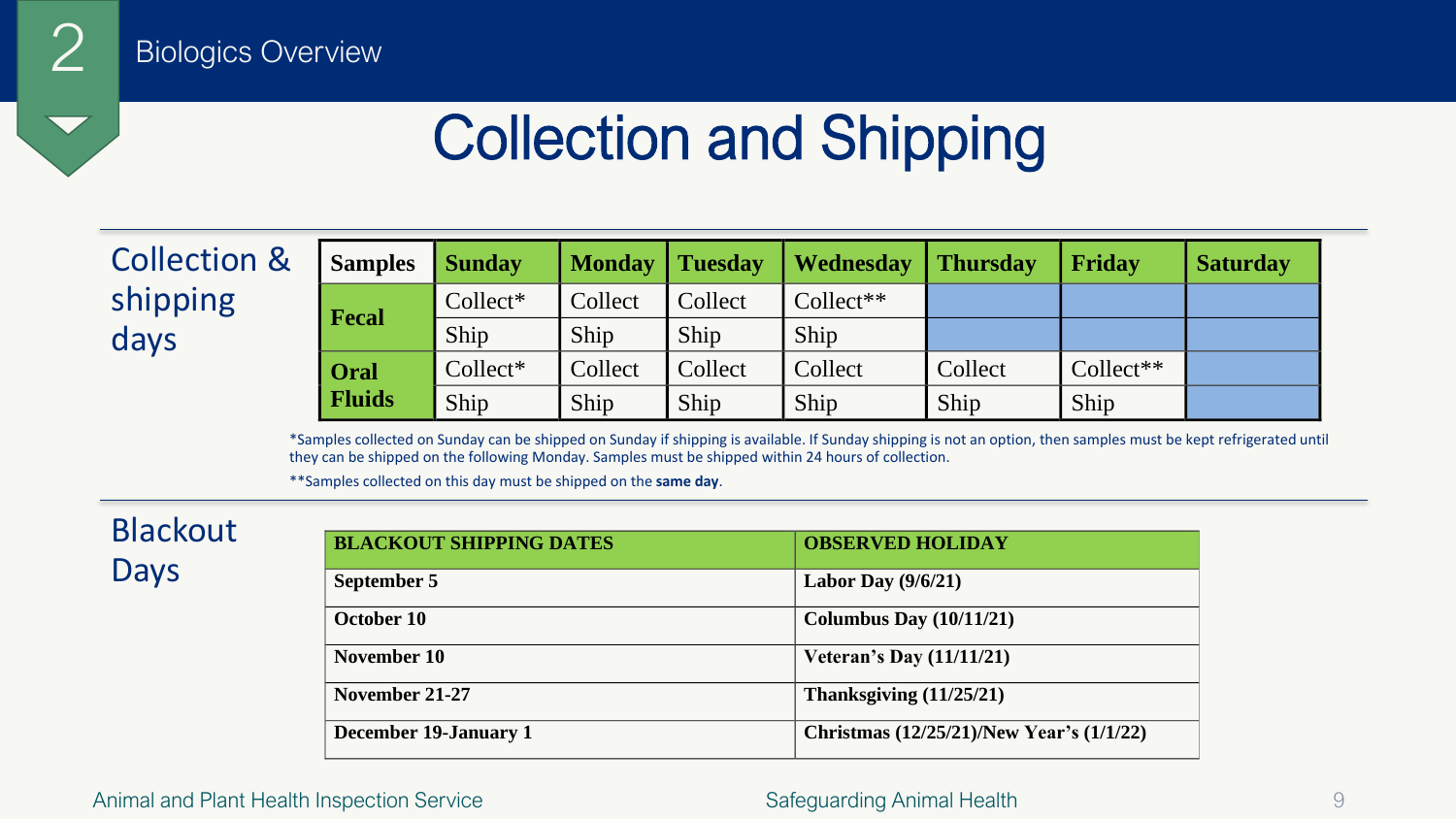

## Kits and Paperwork

| Enteric      | Limited number of kits supplied to coordinators. Not every                          |
|--------------|-------------------------------------------------------------------------------------|
| Microbe (EM) | operation will be able to do enteric sampling.                                      |
| <b>Kits</b>  | NAHMS is planning on 150 operations, lab capacity of $\approx$ 200<br>samples/week. |

Oral Fluids (OR) Kits As many kits as needed for operations that want to test. No lab capacity issues.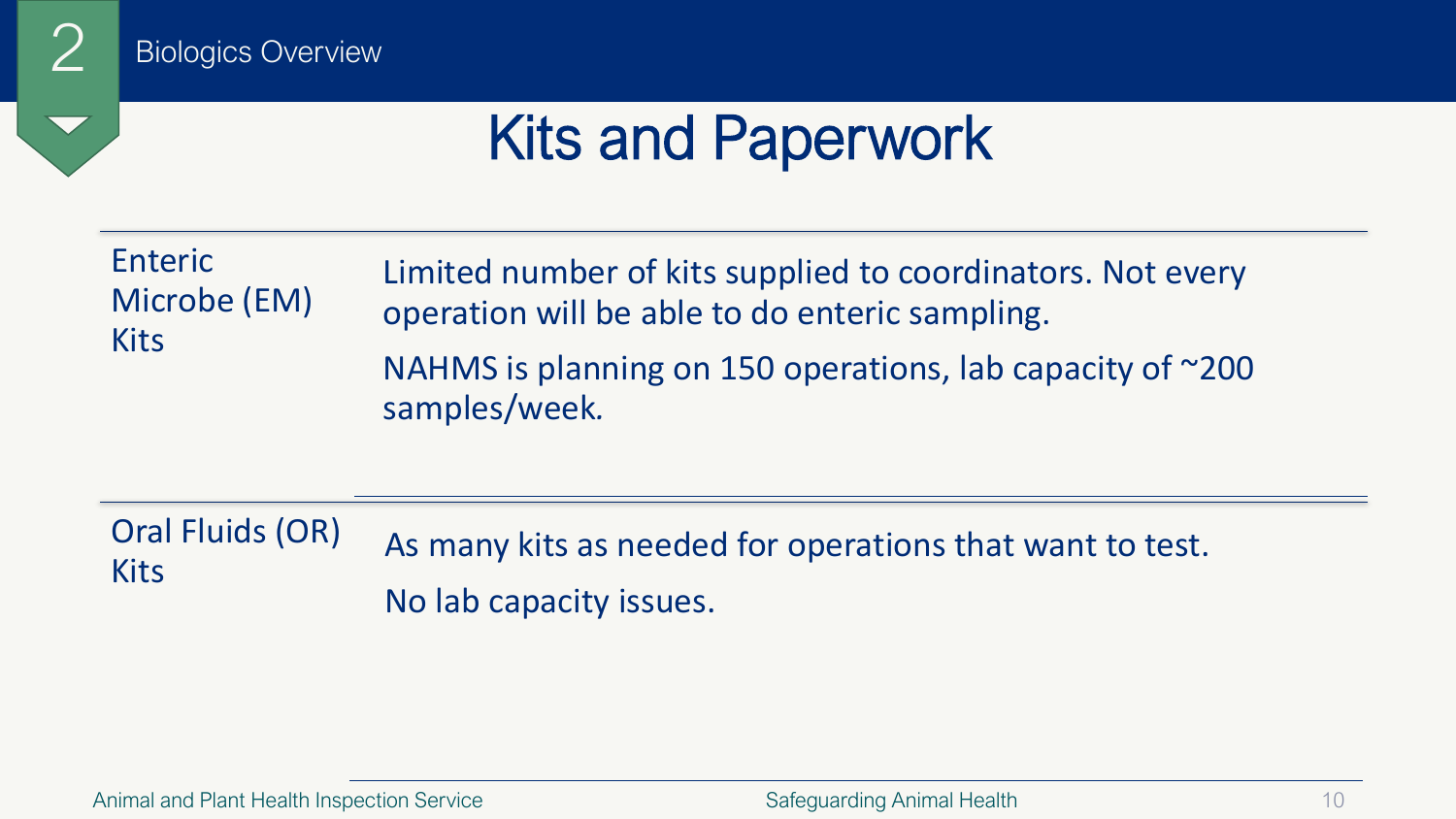## Kits and Paperwork

Kit shipments to coordinators Round 1

- Mid-July to August (Let us know if you have storage issues)
- Kits shipped to Coordinator who will distribute them to the field
- Can be used for training VMOs, but don't mix up kit contents
- Oral kits and enteric kits are not 1:1
	- \*\*Don't give away all the enteric kits to one VMO\*\*

### Kit shipments to coordinators Round 2

- October
- Kits shipped to Coordinator who will distribute them to the field
- After you receive the  $2^{nd}$  round, you can order more Oral Fluid kits by emailing me at [Alyson.M.Wiedenheft@usda.gov](mailto:Alyson.M.Wiedenheft@usda.gov) (please limit the number of enteric kits you request). These kits can be shipped directly to VMOs.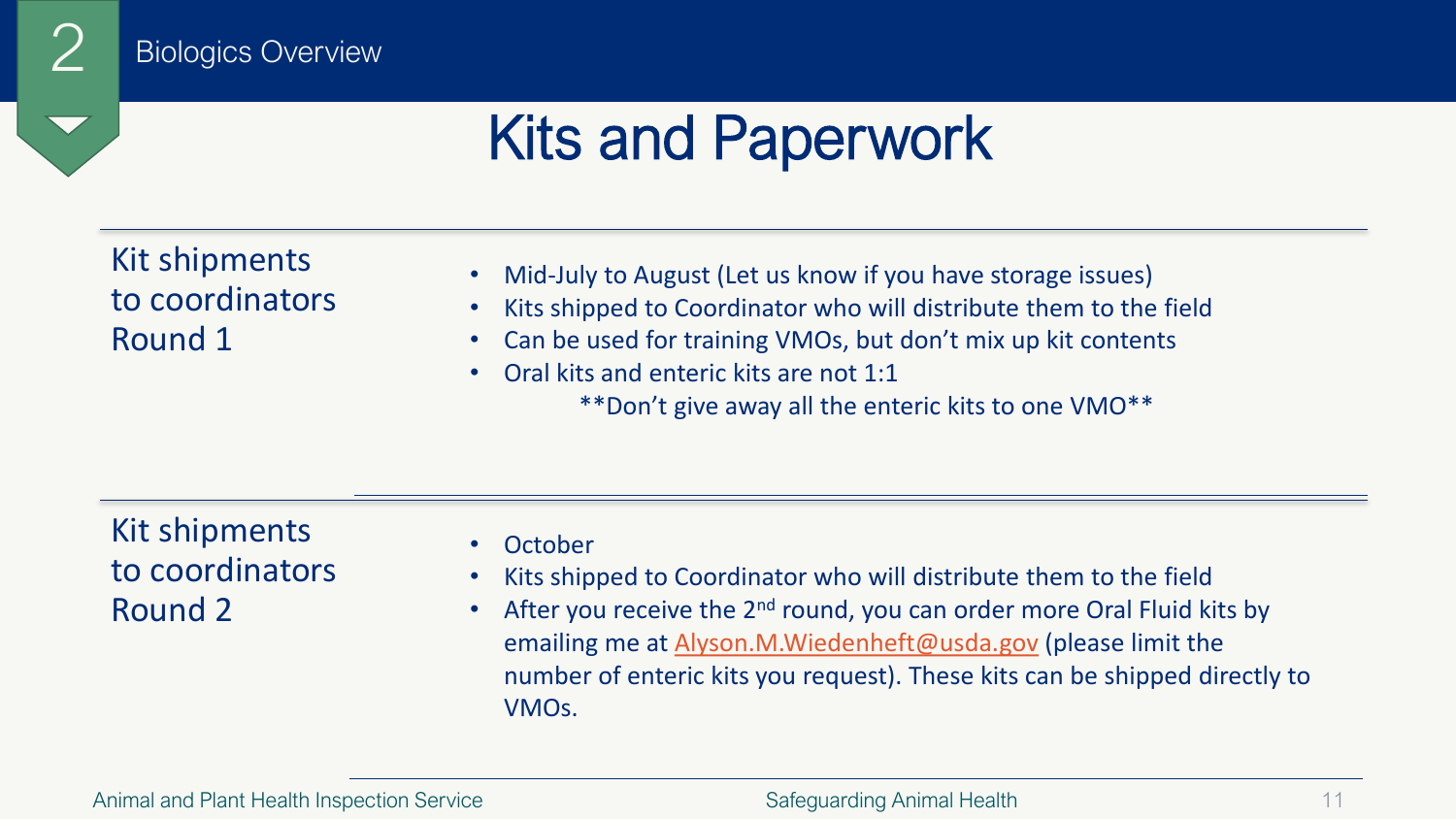## Kits and Paperwork





### FARM ID on Labels & Collection Record

### Coordinator Name and Kit ID on Collection Record

Animal and Plant Health Inspection Service **Safeguarding Animal Health** 12



### Swine 2021: Fecal Collection Record

### State Coordinator Name: Dr. Bob Smith

| <b>Farm ID</b><br>$0999 -$ | # of People Involved<br>Fed AHT<br>Fed VMO<br>State VMO<br>Producer<br>St AHT<br>Priv Vet<br>Others-specify: | <b>Key Collector</b><br><b>Initials</b><br>ΑW | <b>Collection Date</b><br>1011621 | <b>Hours to Take</b><br>and Prep<br><b>Samples</b> | <b>Hours of</b><br><b>Overall Travel</b><br>Time<br>.2 | <b>Kit Number</b><br>0 <sup>O</sup> |
|----------------------------|--------------------------------------------------------------------------------------------------------------|-----------------------------------------------|-----------------------------------|----------------------------------------------------|--------------------------------------------------------|-------------------------------------|
| 6-digits: Op, Site         | Enter number for each category                                                                               |                                               | MM/DD/YY                          | In quarter hours                                   | In quarter hours                                       | Must match labels                   |

anassar tha fallassina thuga assantiana ranardina thia aita: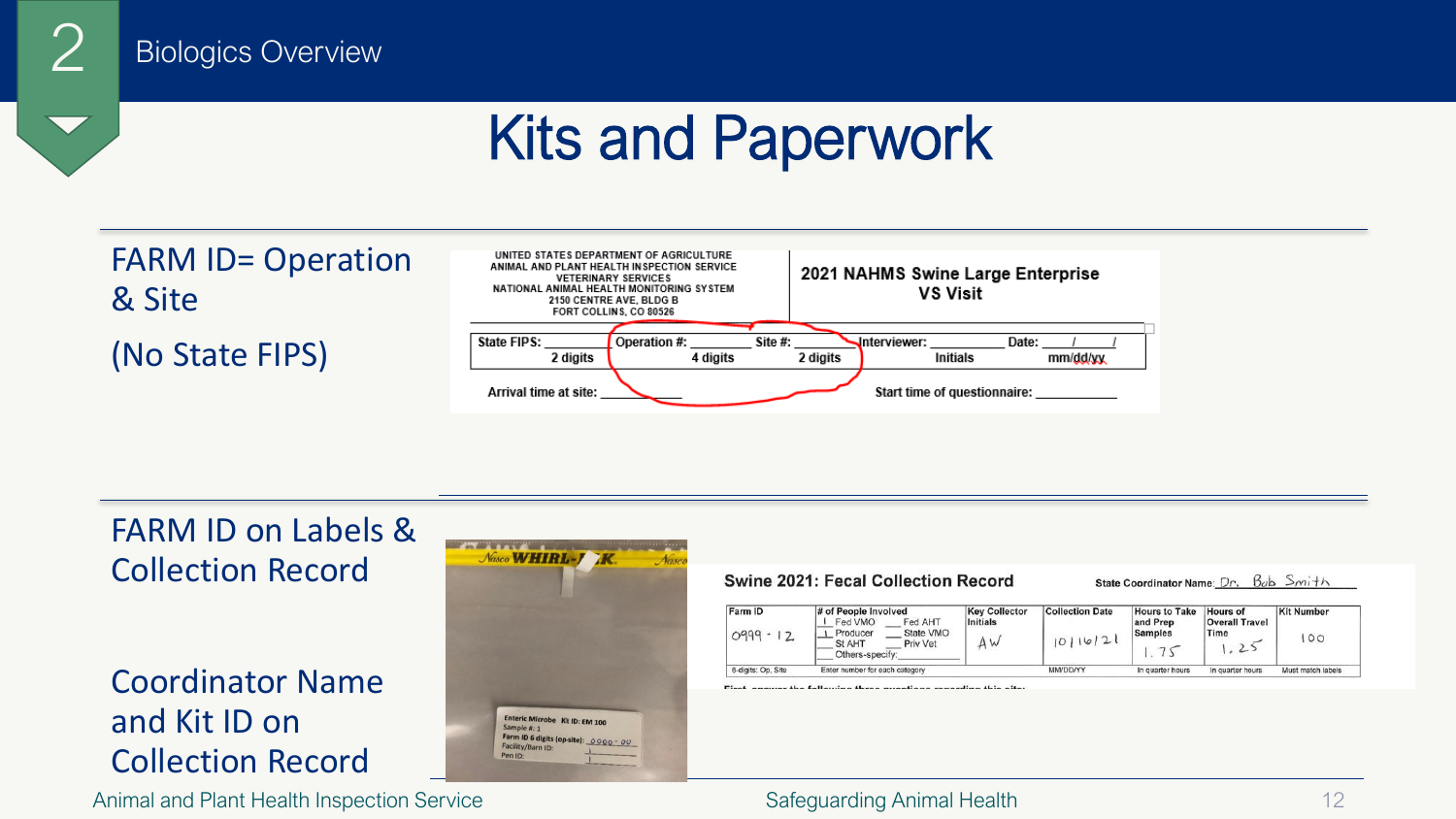## Kits and Paperwork



### FARM ID on Labels & Collection Record

### Coordinator Name and Kit ID on Collection Record



| Owner: Swine 2021<br>Submitter: NAHMS<br>(lab use only)<br>(lab use only) |                                                                                                  | Site: Use Farm ID<br>(lab use only)    |                                    | Animal ID: Use Barn ID<br>Reference: Use Kit Number<br>(lab use only)<br>(lab use only) |                                                     |                              |
|---------------------------------------------------------------------------|--------------------------------------------------------------------------------------------------|----------------------------------------|------------------------------------|-----------------------------------------------------------------------------------------|-----------------------------------------------------|------------------------------|
| Farm ID<br>$0999 - 12$                                                    | # of People Involved<br>Fed AHT<br>Fed VMO<br>State VMO<br>Producer<br><b>Priv Vet</b><br>St AHT | <b>Key Collector</b><br>Initials<br>AW | <b>Collection Date</b><br>10116/21 | <b>Hours to Take</b><br>and Prep<br><b>Samples</b>                                      | <b>Hours of Overall</b><br><b>Travel Time</b><br>25 | <b>Kit Number</b><br>$\circ$ |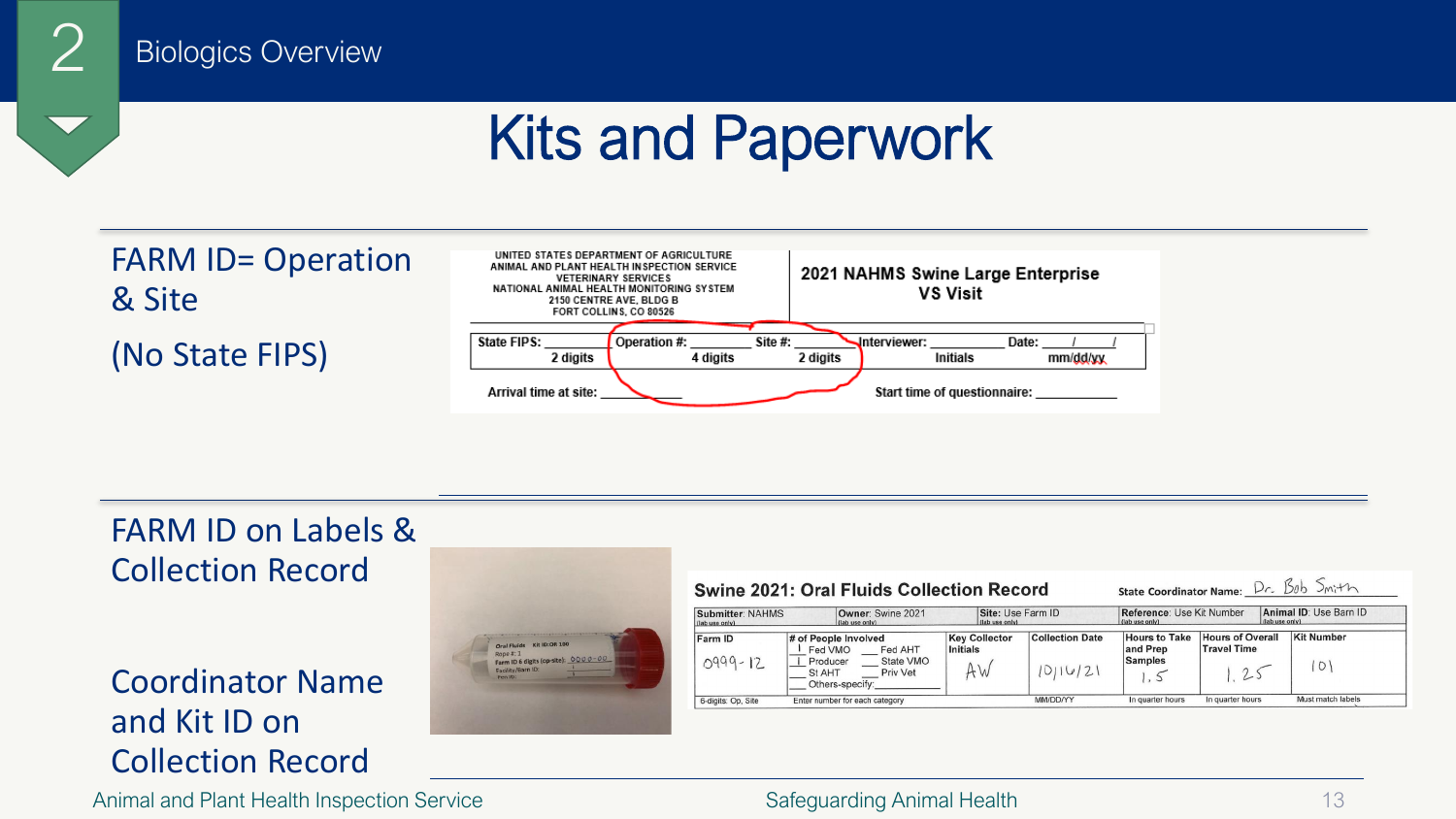

# 3 Operation Visit

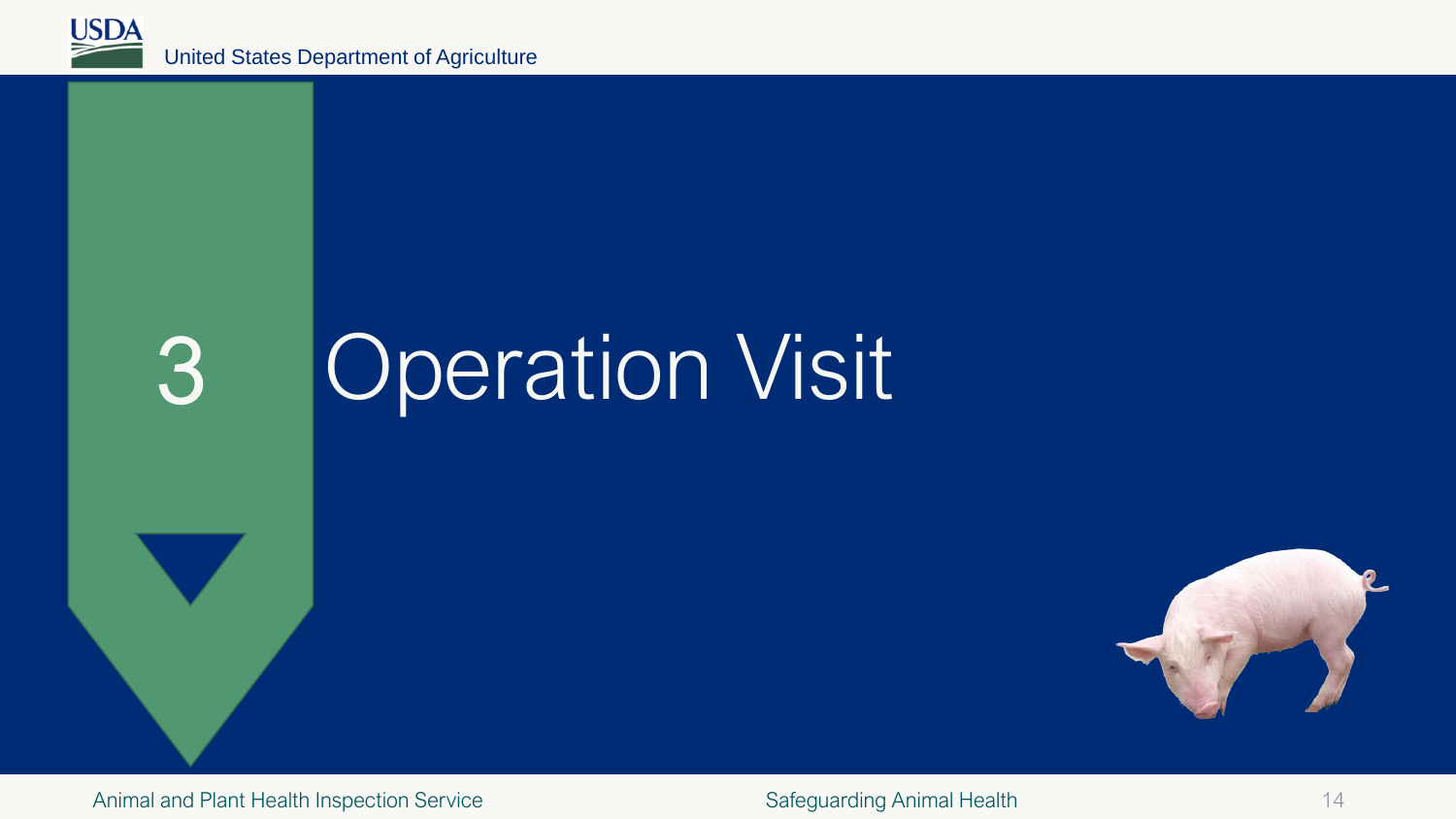## **Operation Visit**

### Option 1 VMOs/AHTs can collect samples

### VMOs/AHTs leave kits with the producers

### 1. Need to fill out FARM ID, Kit ID, and Coordinator name on paperwork

- Option 2 2. Need to go over sampling and submission instructions
	- 3. Follow up with the Producer to confirm they submitted their samples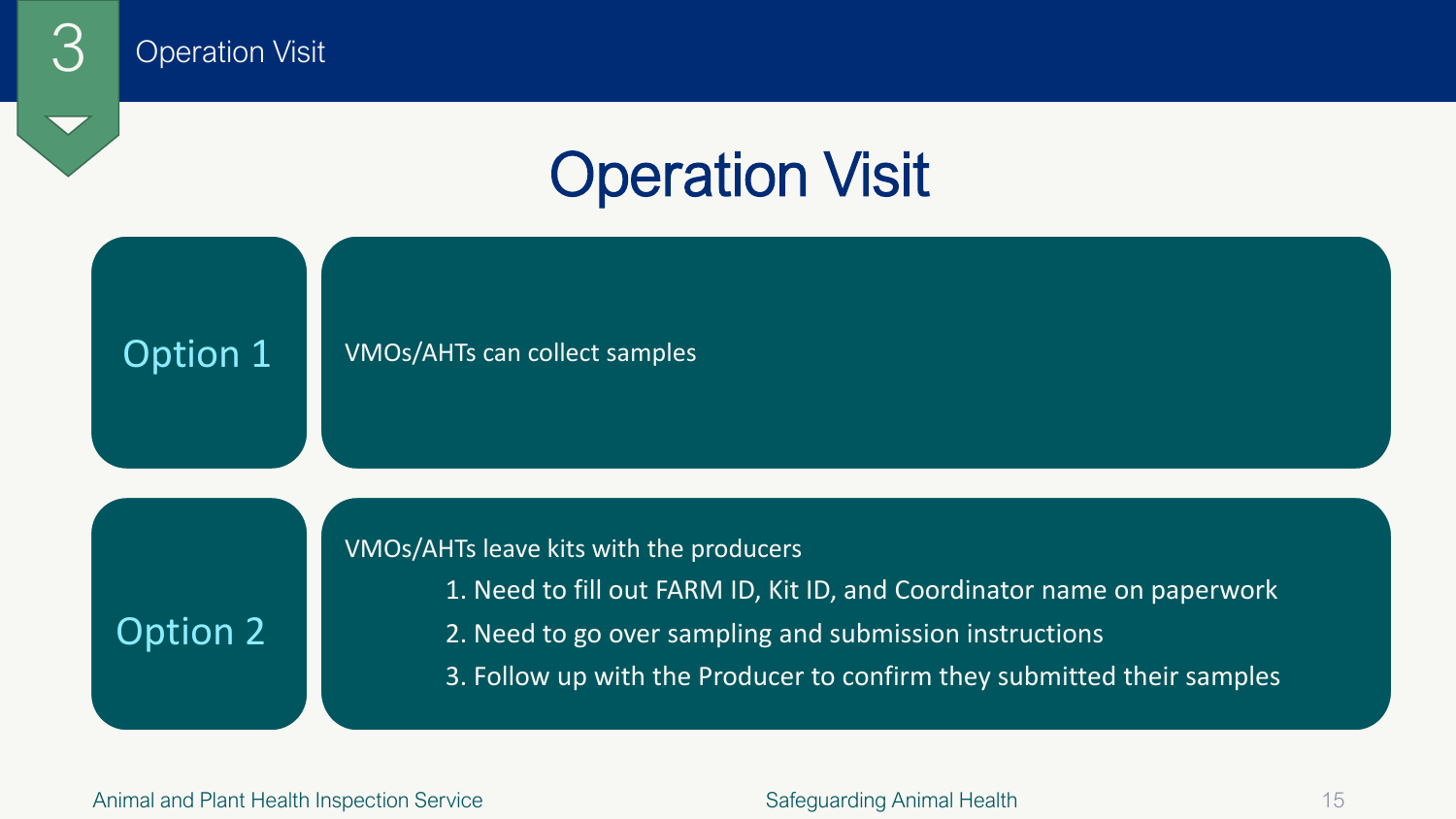## Operation Visit

Enteric Enteric microbe kit has more limited days of sample collection and<br>Microbes Eubmission Make sure samples are collected and submitted on the submission. Make sure samples are collected and submitted on the Note appropriate days. Only a limited number of kits available.

Oral Fluids | Oral Fluid collectors cannot submit the oral fluids with any existing submissions they do routinely to ISU. This needs to remain its own sampling stream.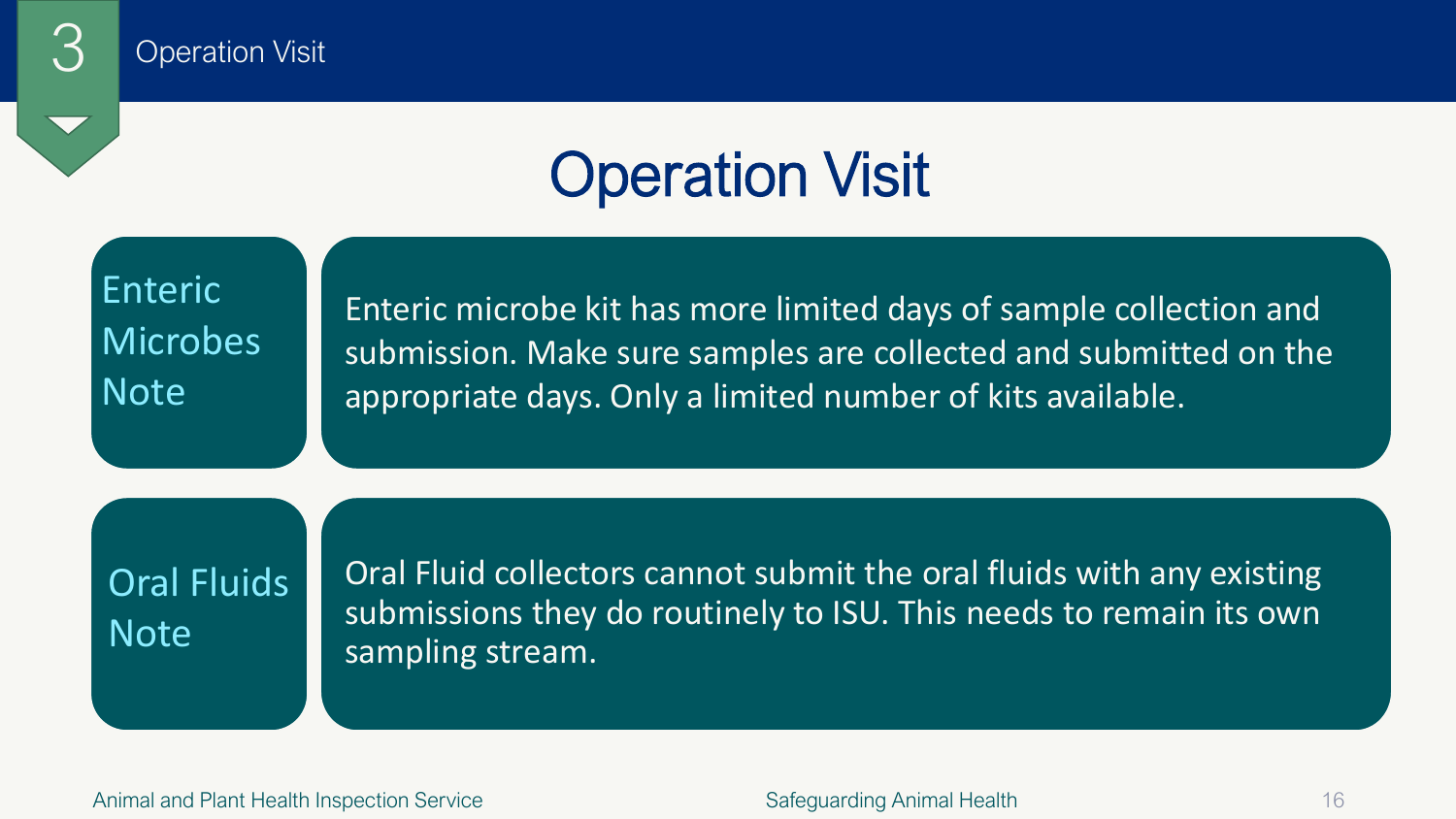

# Other Questions or Thoughts